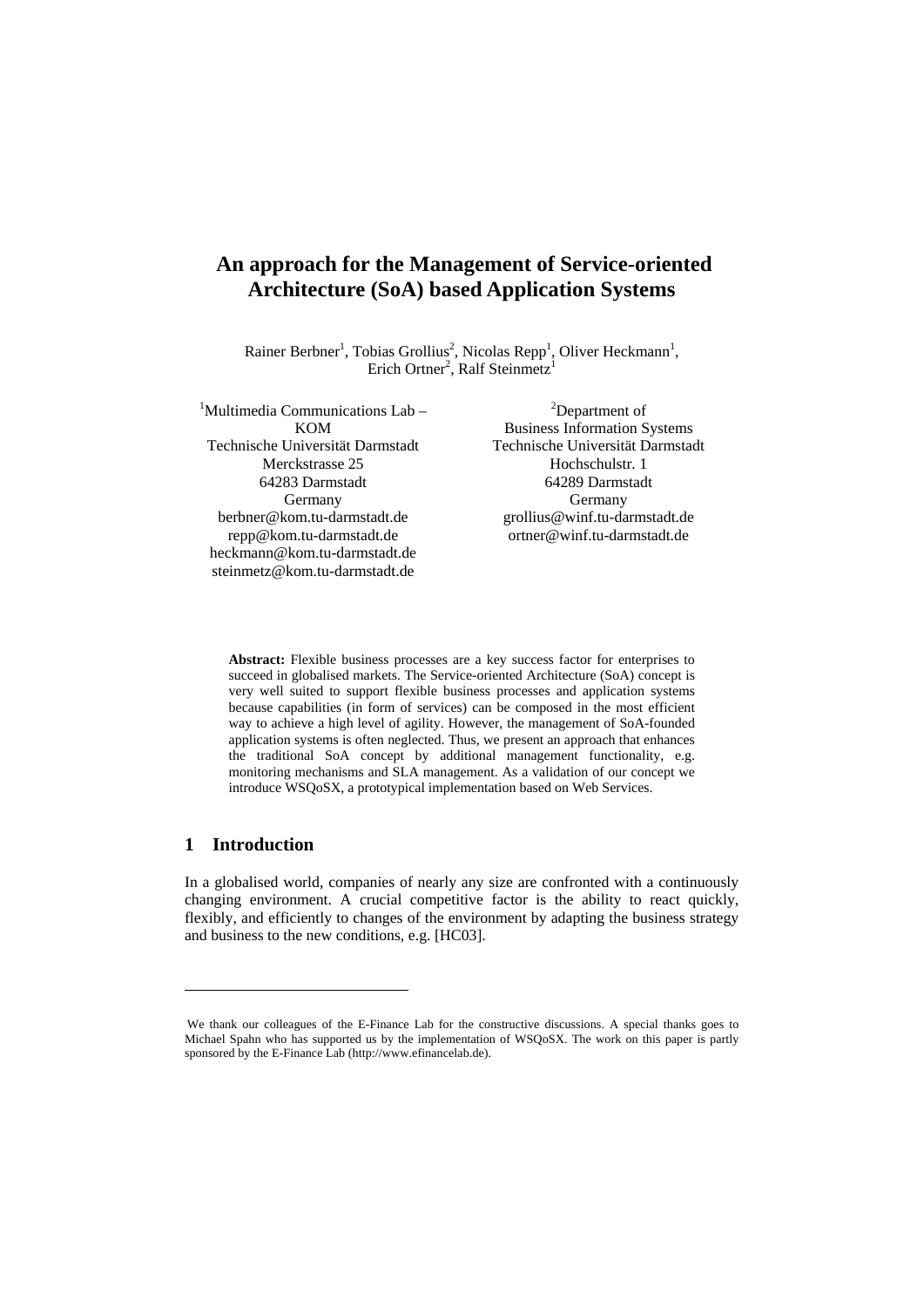If the business strategy needs to be flexible and quickly adaptable, the same requirement applies to the business processes derived from that business strategy. Furthermore, as IT applications support or execute parts of a company's business processes or even the processes as a whole, the flexibility of the processes strongly depends on the flexibility of the underlying applications and IT architecture [Oe95]. Today, companies mostly use standard software to support or execute parts of their business processes. But instead of adapting this standard software to existing business processes, the processes are aligned to those pre-configured by the selected standard software [Oe05]. Even simple changes of business processes demand a tremendous customizing effort. Meeting this challenge, there is an evolution that aims at flexible, agile and reliable application systems realised by a clear separation of control and business logic [LR00]. As a consequence, changes at the process layer can be made with almost no effects on the business logic and vice versa. Additional flexibility can be achieved at the process layer by using reference models [FL04]. This means that processes do not have to be modelled from scratch, but can be derived from domain specific models. An even more effective way of process modelling is the reusability of process components that can be orchestrated to business processes. However, a necessary requirement is the availability of sufficient number of process components to realize individual processes [La97]. Related to the business logic additional flexibility can be achieved by following the component-based application development approach, e.g. [Or05], [SGM02]. The basic idea behind this concept is that software components can be composed and orchestrated to complex applications. A major advantage of this approach is that process components designed at the process layer can be mapped onto software components. The assembly of components can be made at design or at run time. The selection and assembly of components at run time leads to loosely coupled application systems that provide a very high degree of flexibility and agility [GO05].

Nowadays, the Service-oriented Architecture (SoA) paradigm is recommended as an emerging architectural blueprint enabling flexible process-oriented application systems. In this paper we propose the enhancement of a SoA by dedicated management functionalities to discover, select, assemble, and execute appropriate components for orchestrating flexible component-based application systems, e.g. monitoring and Service Level Agreement (SLA) management. As a validation of our approach we present WSQoSX as a prototypical implementation based on Web Service technology.

Research in the area of SoA and SoA-based technologies (e.g. Web Services) has been mainly focused on certain issues, e.g. SLA management ([DLP03], [SHM02], [JMS02]) or Quality of Service (QoS) aspects ([GKG03], [KKL03], [Ra03]). However, the realisation of flexible and reliable application systems by dedicated management support has been either not addressed or there are no prototypical implementations that could proof the feasibility of the proposed concepts, e.g. [ET04].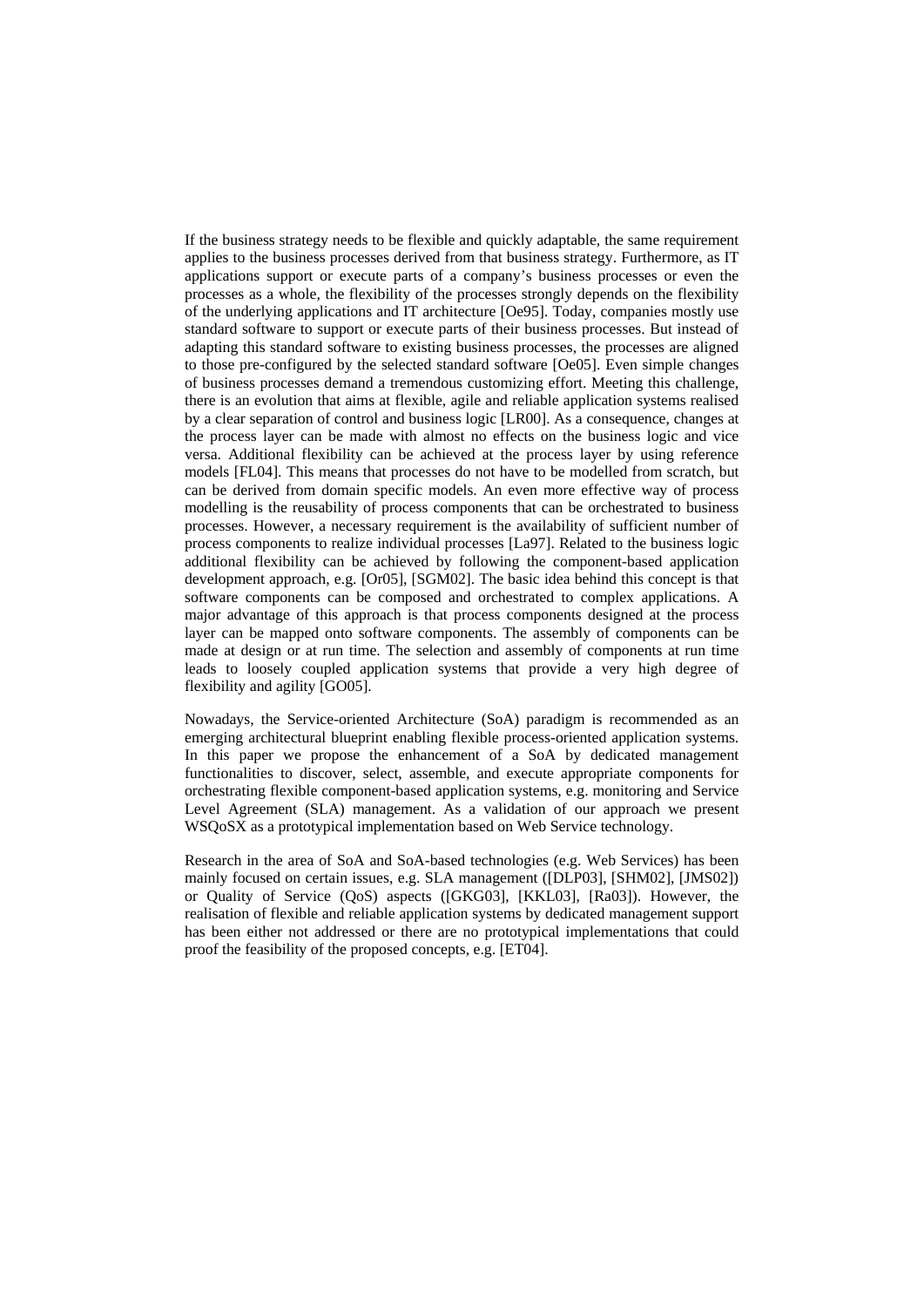The remainder of this paper is organised as follows: In Section [2](#page-2-0) we introduce the basic concept of workflow technology, SoA, and component-based system engineering as well as how these approaches fit together. The management of SoA-based application systems is discussed in Section [3.](#page-5-0) In Section [4](#page-8-0) we describe the implementation of an application management system based on Web Services. The paper closes with a summary and outlook on future research issues.

# <span id="page-2-0"></span>**2 Basic Concepts**

In this section we introduce the core concepts needed to implement our management approach for SoA-based application systems.

#### <span id="page-2-1"></span>**2.1. Workflow Technology**

Workflow management systems (WfMS) are used to model and control business processes (workflows). Workflow schemas are the results of workflow modelling and the basis of the control of a business process. A workflow schema describes a workflow under different perspectives, e.g. functional, informational and operational, using the language of the workflow management system [JB96]. In order to create flexible business processes in the sense that modifications like changes of the process sequence or the insertion or omission of sub processes can be made quickly and efficiently, the component-oriented approach shall be applied on workflow management: Workflow schema parts (so called process components) are assembled to a workflow schema as a complete description of the business process. For further details we refer to similar approaches presented by [MCH03], [Aa99] and [Ac04].

#### **2.2. Component-based Application Development**

In the previous chapter, we briefly mentioned how to build flexible processes and control them using workflow technology. If the tasks in a process should be executed by software, the software application has to be as flexible as the processes. Applications built of loosely coupled components offer this flexibility. According to [Ac02], a component "consists of different (software) artefacts. It is reusable, self-contained and marketable, provides services through well-defined interfaces, hides its implementation and can be deployed in configurations unknown at the time of [its] development."

To connect and control loosely coupled components, workflow technology, in particular WfMSs are well-suited following the principle of a strict distinction between control and execution of business processes. If a sub process of a business process is supported or executed by a software component, the WfMS invokes the previously determined software component via its interface, provides it with required input parameters and - if so - receives the results of the execution in order to transfer them to following organisational resources. Binding software components to process components of a WfMS-controlled business process abolishes the restrictions for flexible process design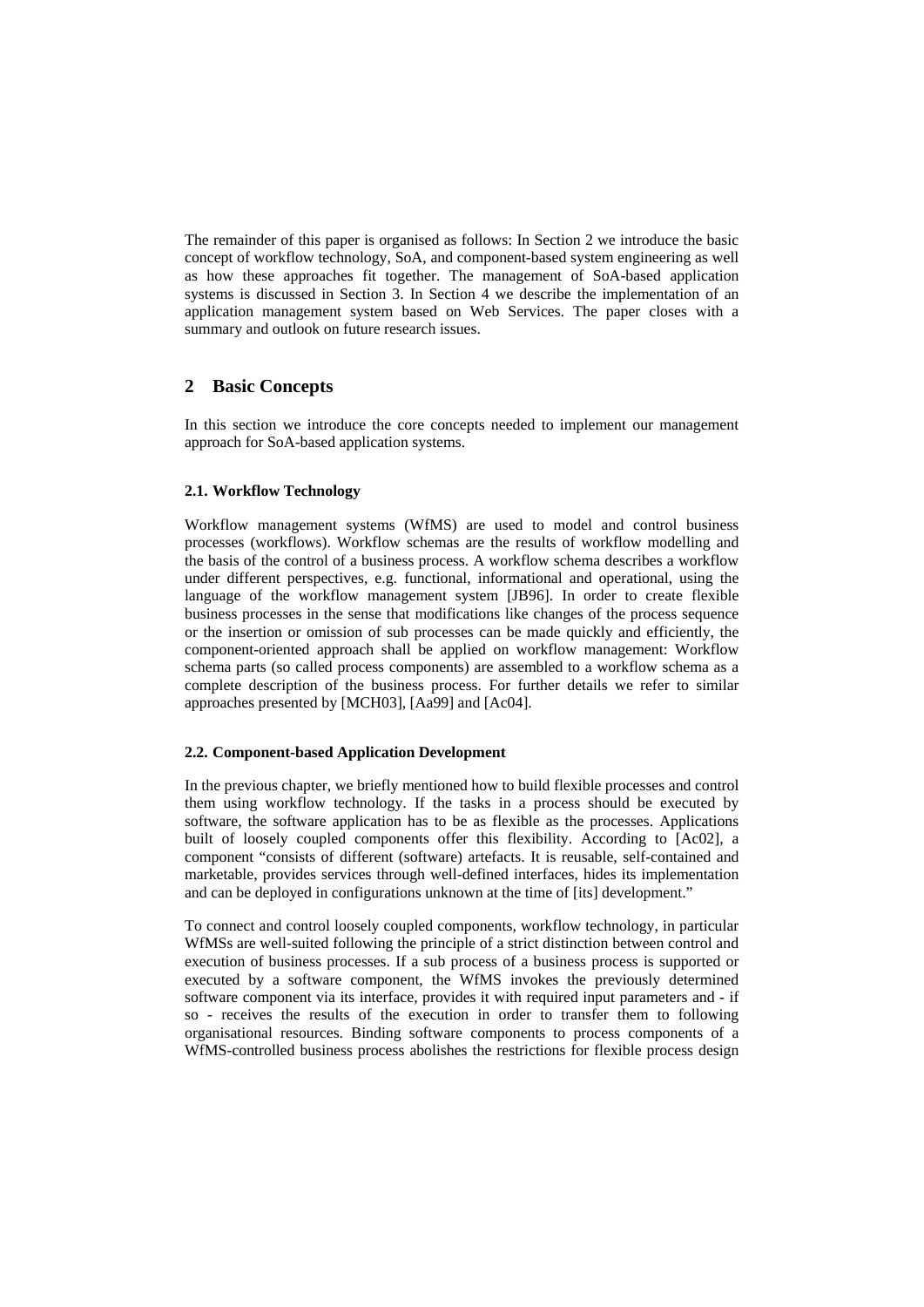and changes that are related to conventional IT applications. As an additional prerequisite to flexible applications, only the selection of variants of a component but not their modification can be allowed [RR03]. Variants of a component differ slightly in particular characteristics such as functionality or interfaces. If only similar components are available opposed to a perfectly suitable component, these should not be adapted to a special usage in an application. Instead of that, a new variant of the component has to be produced and used in the planned application [GO05].

Software components as well as process components must be specified in an unified way and stored in a component catalogue. A unified specification framework was proposed by [Ac02].

#### **2.3. Service-oriented Architecture (SoA)**

<span id="page-3-0"></span>There are a lot of definitions of the term software architecture, e.g. [BCK03], [Fo02]. For our purpose we prefer the comprehensive definition of Krafzig, Banke and Slama [KBS05]: "A software architecture is a set of statements that describe software components and assign the functionality of the system to these components. It describes the technical structure, constraints and characteristics of the components and the interfaces between them. The architecture is the blueprint for the system and therefore the implicit high level plan for its construction".

A Service-oriented Architecture (SoA) is a specific software architecture based on services as fundamental elements for integrating and developing applications, e.g. [KBS05], [Pa03], [Ba03]. Services are specific software components. They are welldefined, self-contained and encapsulate high-level business functionality. Services communicate with each other by sending and receiving messages. Services can adopt different roles. When acting as a *service provider* a service publishes its interfaces that can be invoked by other services that play the role of a *service requestor*. A SoA is characterised by the loosely coupling of the services involved. This means that services can be replaced by other services at runtime. A SoA supports location transparency. This means that services should have their definitions and location information stored in a repository and be accessible by a variety of clients that could locate and invoke the services irrespective of their location [Pa03]. To enable agile applications and processes a SoA aims at reducing complexity. This is achieved by the loosely coupling of the involved services and the decoupling of the technologies used at provider and requestor sides [KBS05]. As a consequence, a SoA shifts the focus from technical to business requirements. From a business perspective, SoA-based processes and application systems have the potential to achieve significant cost saving due to the reduction of maintenance costs and the fact that a SoA can bee seen as an enabling framework for BPO (Business Process Outsourcing) ([BMS04], [Be05], [SBM04]). However, it is not possible to eliminate technological dependencies at all because an appropriate infrastructure (e.g. enterprise service bus) is still required. Furthermore, standardisation is a key success factor and there are still open issues in this field.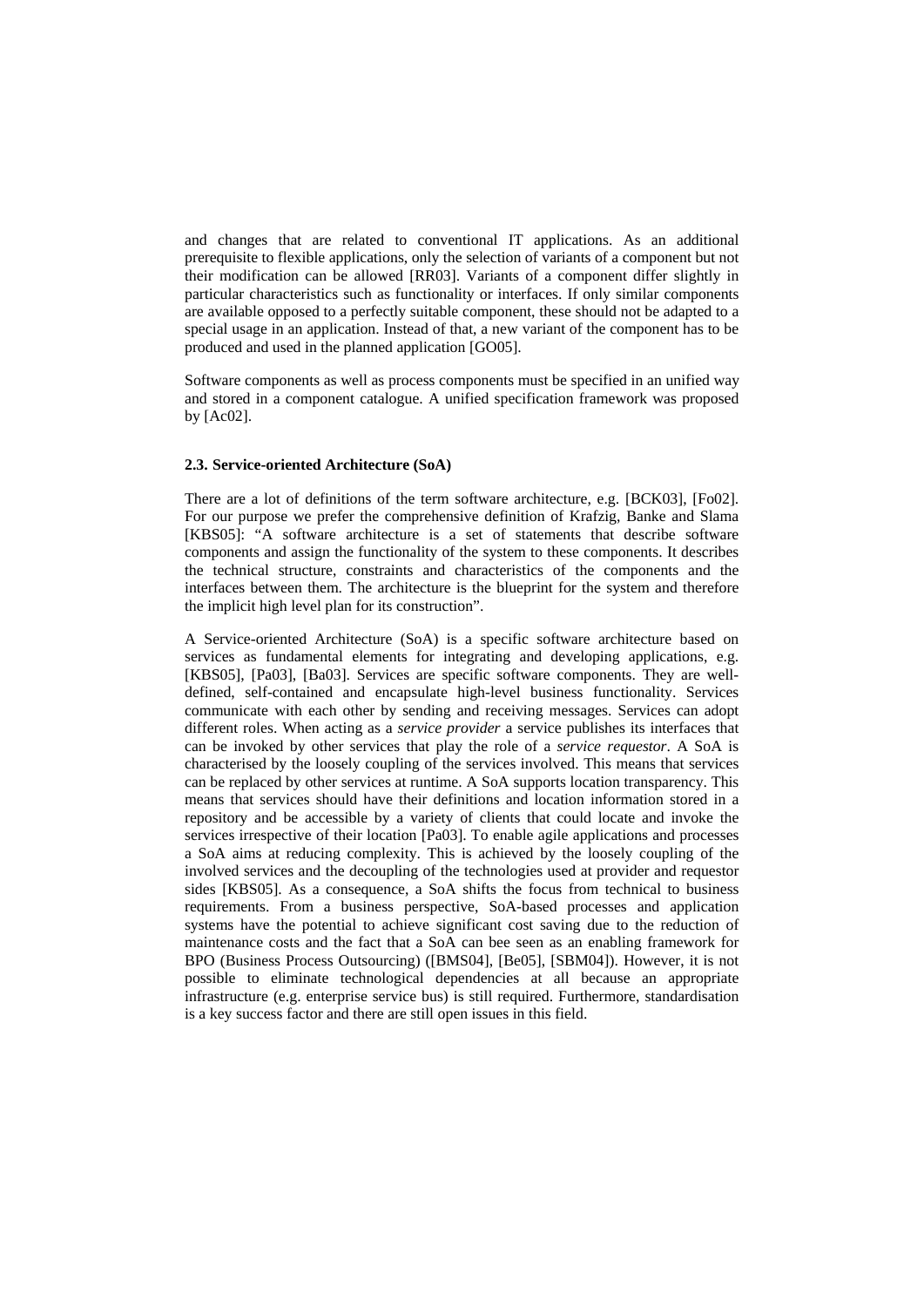#### **2.4. Flexible SoA-based Application Systems**

Based on the results of a functional business process decomposition as part of an indepth business process analysis in most cases it is possible to derive process components, which are composed to a complete business process and can be mapped onto software components later on (e.g. services as an integral part of a SoA).

[Figure 1](#page-4-0) shows the result of the decomposition of a generic credit process. The credit process was decomposed into the sub processes "loan request", "credit assessment", "servicing" and "workout". In our example, the sub process "credit assessment" is decomposed again. Results of this decomposition are the sub processes "internal rating", "external rating" and "decision", which itself can be decomposed. A further step of decomposition of the sub process "internal rating" leads to the activities "evaluate documents", "evaluate employment" and "evaluate income".



Figure 1: Decomposition of a generic credit process [BHS05]

<span id="page-4-0"></span>As shown in [Figure 1](#page-4-0) every single activity, sub process and process itself can be a process component. Thus, it is possible to map both a single activity and a complete sub process to a software component, depending on the degree of granularity and flexibility needed and desired by the business. The functionality to support or implement process components can be supplied by services that are specialised software components (cp. Section [2.3](#page-3-0)).

A modification of an existing business process will primarily affect the order and scope of service invocations and does not automatically result in changes of the underlying IT architecture. In order to increase flexibility, services are not connected to each other directly but using a WfMS as an orchestration engine (cp. Section [2.1](#page-2-1)). There are two main advantages of this approach: On the one hand, existing business processes can be rapidly adapted to a changing environment by recombining existing and novel services. On the other hand, it is possible to integrate legacy systems by encapsulating them with a service interface allowing a transparent usage of their functionality. Furthermore, using loosely coupled services it is possible to obtain services not only from internal service providers but from external service vendors supporting a certain type of Business Process Outsourcing (BPO). This concept, called Service-based BPO, is depicted in Figure 2.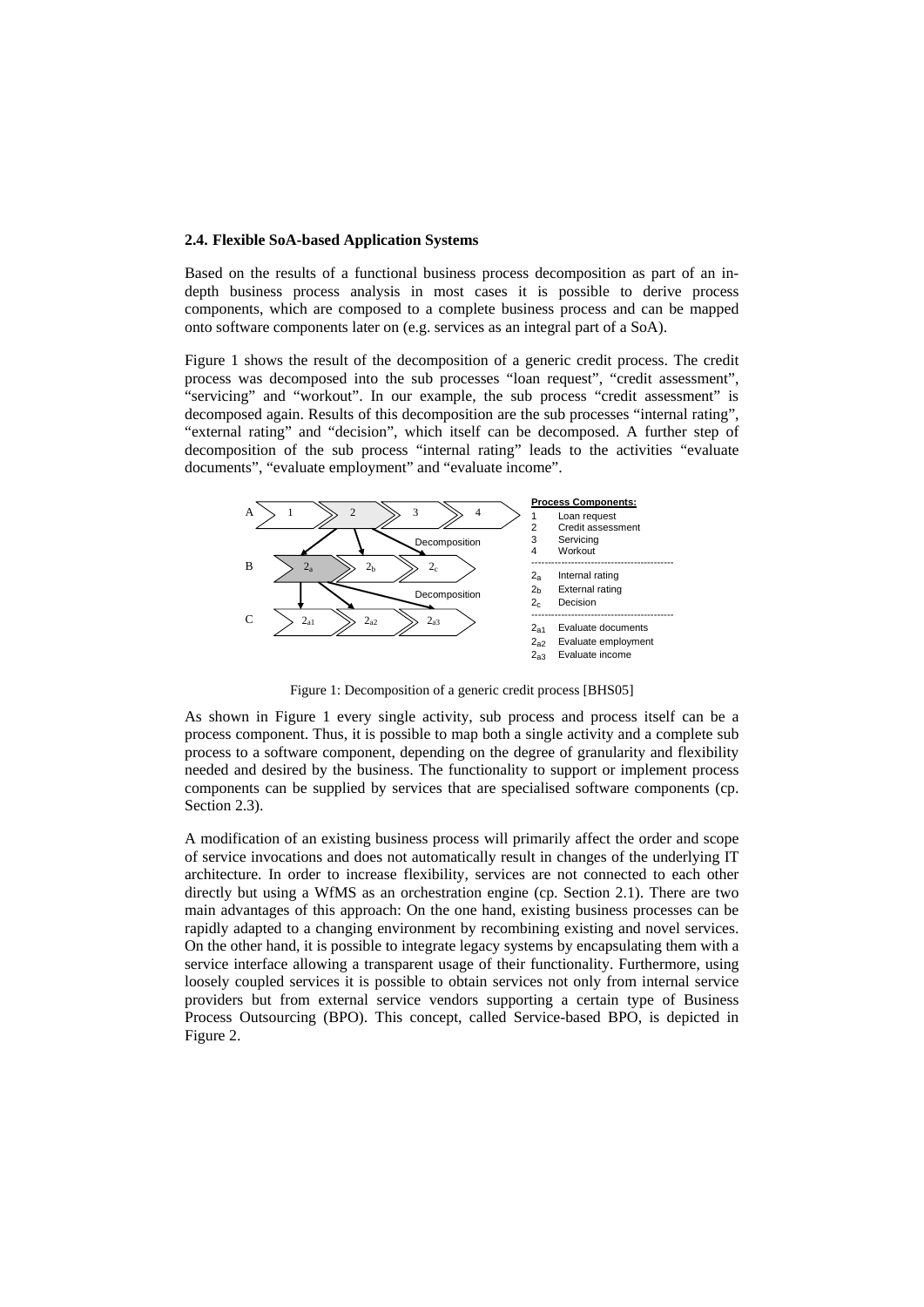

Figure 2: Service-based Business Process Outsourcing (BPO)

Our approach supports the reusability of process components in different business processes, which leads to cost reduction, improved reliability and a faster development of component-based and IT-supported business processes. Business processes can be plugged together out of process components using a construction kit [Ma99]. Repositories [Or99] can be used to manage and store those process components, information about services and mappings between them.

#### <span id="page-5-0"></span>**3 Management of SoA-based Application Systems**

We present the Service-oriented Architecture (SoA) concept as an architectural blueprint for enabling flexible processes and application systems based on components. To establish flexible and reliable application systems we have designed a management system for SoA-based applications that provides additional functionality. Components offering this management functionality form an application management system [\(Figure](#page-6-0)  [3](#page-6-0)). Depending on their main usage time in an application system lifecycle, the components are separated into two groups: construction and execution components.

#### **3.1. Discovery Component**

As an initial step of the construction process of an application system, adequate services supporting the business processes have to be discovered. The most suitable ones are selected to be integrated in the application system in the subsequent step (selection). Assuming the business process is already decomposed into process components, the *Discovery Component* performs a search for appropriate services. To generate highly flexible application systems a mapping between process components and services has to be created for every process component on the lowest level of the process hierarchy. But from a business perspective it also makes sense to search for services on a higher level of the process hierarchy in order to find services supporting larger functionality.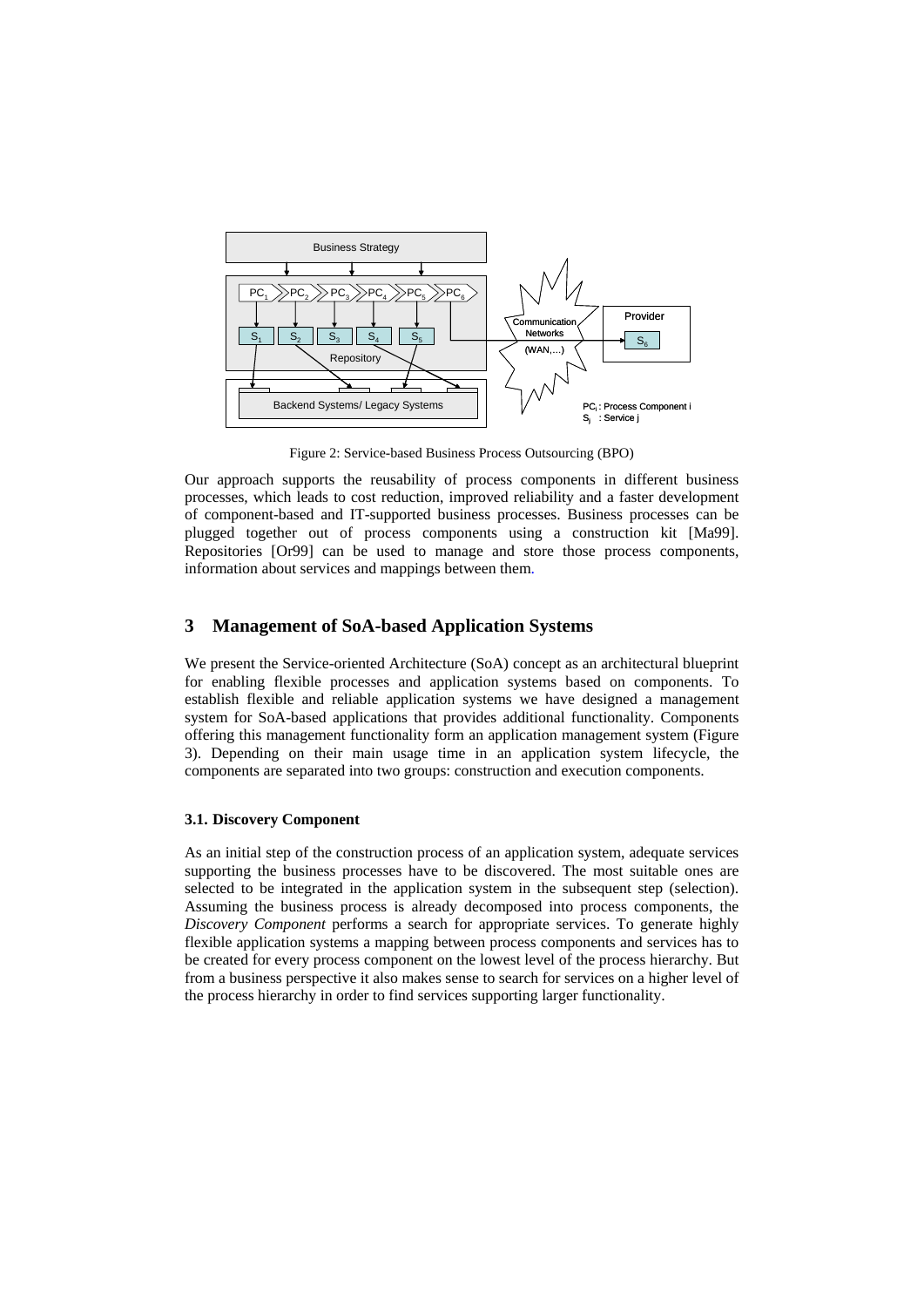

Figure 3: A management system for SoA-based applications and processes

<span id="page-6-0"></span>If the search is not successful as one or more services are not available or not known to the repository, the *Discovery Component* has to stop the construction process and inform the application system designer about the missing components. Either the business process has to be adapted or the missing components have to be implemented. A precondition of searching is the detailed specification of services to search for using a reference specification. Based on the reference specification, services are searched for in both internal (e.g. an enterprise repository) and external service catalogues (e.g. a service marketplace). The comparison of the reference specification with services specifications may result into difficulties, as the characteristics can be specified by the service requestors and providers in different ways. To overcome those difficulties, the specification of all characteristics should be standardised. For this purpose a normative expert language could be used for the specification of the functionality of process components and services. Alternatively semantic web technologies [LS99] or ontologies [Fe03] can be used.

#### **3.2. Selection Component**

The *Selection Component* decides which services are to be integrated in the application system. For that purpose, it assesses and compares the characteristics of the services being delivered by the *Discovery Component*. Besides the functional compliance, the *Selection Component* also considers the non-functional metrics, e.g. costs or availability. Assessment, comparison and decision-making methods are provided by the field of decision theory. For example, Kontio introduced the AHP (Analytical Hierarchy Process) as a decision-supporting method for component-oriented software construction [Ko95].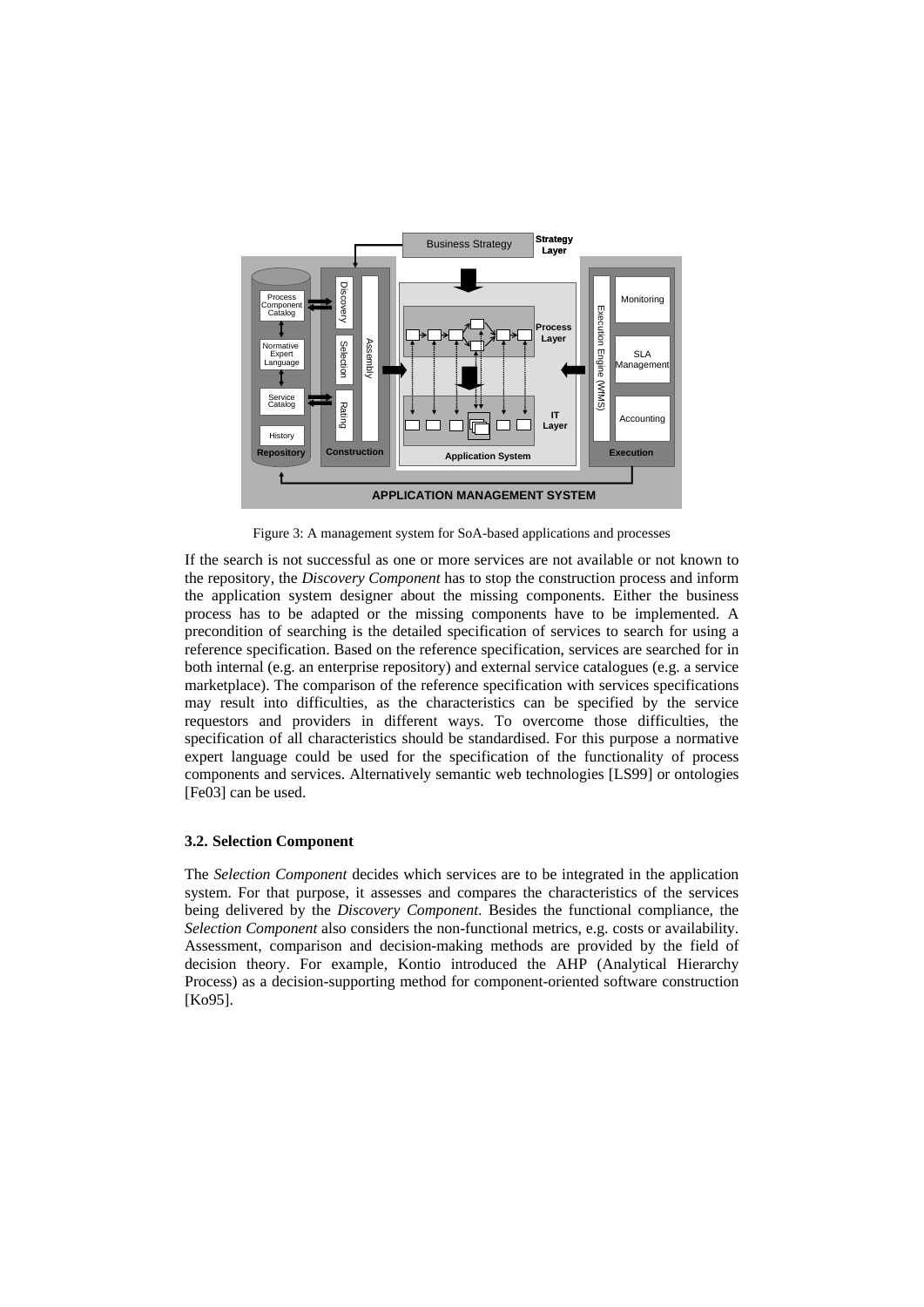#### **3.3. Rating Component**

The *Rating Component* calculates a ranking based on a given SLA and runtime behaviour of former executions of the according service. In a SLA, different criteria for QoS are defined, both measurable and non-measurable values. Both types of criteria have to be evaluated by the *Rating Component*, although non-measurable values like reputation and security have to be assessed by IT experts before. This assessment can be done based on an evaluation matrix [Be05]. After the assessment by the IT expert and the evaluation of measurable values, a score of the according service is calculated, which again is used to create a ranking of all potential services [Be05]. This ranking can be used as a basis for a posterior dynamic selection of services. In addition to the ranking created by the *Rating Component*, an IT expert is able to define constraints concerning further QoS requirements (e.g. "response time always smaller than 10ms").

## **3.4. Assembly Component**

After determining the services, their integration in an application system has to be prepared. As mentioned before, we recommend a clear and strict distinction between the control and execution of processes. We propose using workflow technology as a basic system for the generic control function. Therefore, it is necessary to enable and ensure the interaction between the services and a workflow engine. The *Assembly Component* provides wrapping services to overcome any kind of heterogeneity, e.g. by converting data types of input or output message elements.

## **3.5. Execution Component**

After constructing the application system, the main task of an application management system at run-time is to control the execution of the business process and to invoke the participating services in the correct sequence, at the right time and providing them with the required input – if necessary - via wrapping services. This task could be assigned to a WfMS as *Execution Component* that is capable to manage not only software services but also other organisational resources (employees, knowledge, etc.) [JB96].

### **3.6. Accounting/ Billing Component**

Accounting is the process of tracing information systems activities to a responsible source [ATI01] usually conducted by the service provider as a foundation for charging and billing. Accounting activities aim at keeping track of which requests and responses have been sent to or received from partner services. The *Accounting/ Billing Component* enables the realisation of different billing strategies, e.g. pay-per-use or flat fees.

## **3.7. Monitoring Component**

At execution time the QoS parameters defined by the SLA are monitored by the *Monitoring Component*. The component analyses the data collected by the *Accounting*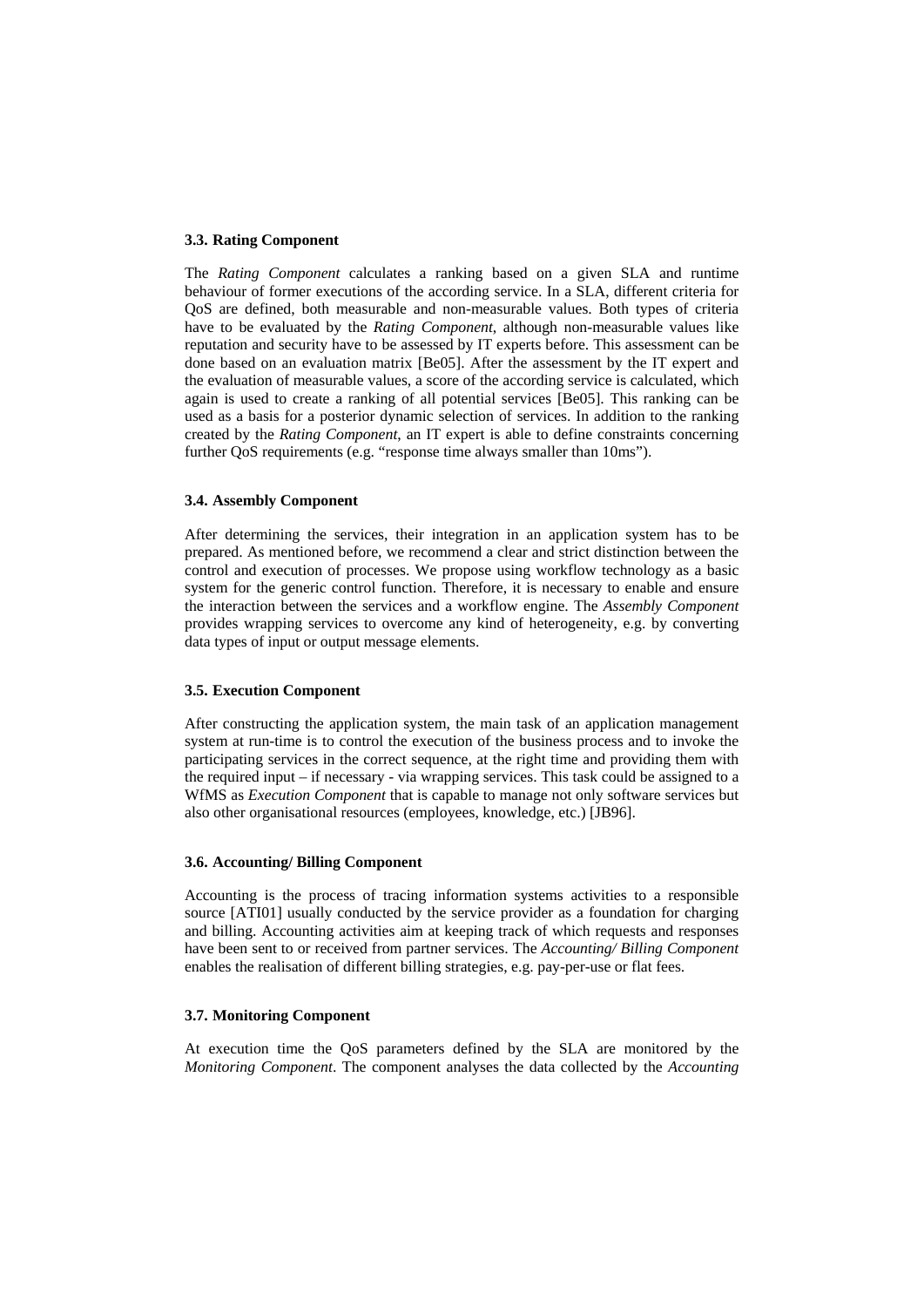*component* and compares them to the guaranteed metrics defined in the SLA. In case of deviations between SLA and measured data the provider of the particular service as well as the service requestor are notified. Furthermore, not only notifications to service provider and requestor are sent in case of non SLA compliant Web Services, but badperforming services can be automatically substituted by other services with the same functionality sending a message to the *Selection Component*.

#### **3.8. SLA Management Component**

SLAs (Service Level Agreements) are bilateral contracts between a customer and a service provider used to guarantee Quality of Service (QoS), especially the levels of availability, performance and serviceability of a service. Besides, a SLA can contain pricing, contractual and other information. SLAs are the result of a negotiation between a customer and a service provider. SLAs are defined in RFC 3198 [We01]. In our approach SLAs are handled by the *SLA Management Component*. This component parses a given SLA and extracts the relevant information about guarantees to provide the *Monitoring Component* with.

#### **3.9. Deconstruction Component**

The *Deconstruction Component* manages the necessary controlled removal of services. The *Deconstruction Component* identifies the effective dependencies between the service to be removed and other services and the consequences of removing the service for active workflow instances and the workflow schema [CL00].

#### **3.10. Enterprise Repository System as Integration Means**

Repositories are documentation systems. On a meta-language-level language artefacts, (e.g. data structures, software components, or process components) are described in a structured way. The data structure for the documentation of these language artefacts is called meta schema or documentation structure of a repository system. As an essential element of an application management system the repository includes catalogues for process and software components as well as descriptions of other organisational resources [GO05]. The domain-specific integration of the components of different categories and the component-based application systems (e.g. the overcoming of semantical heterogeneity) can be managed using a normative expert language that is also documented in the repository [Or99].

# <span id="page-8-0"></span>**4 WSQoSX: A Prototypical Implementation using Web Service Technology**

In this chapter we introduce the prototypical implementation of the SoA-based application management system presented in chapter 3 using Web Service technology.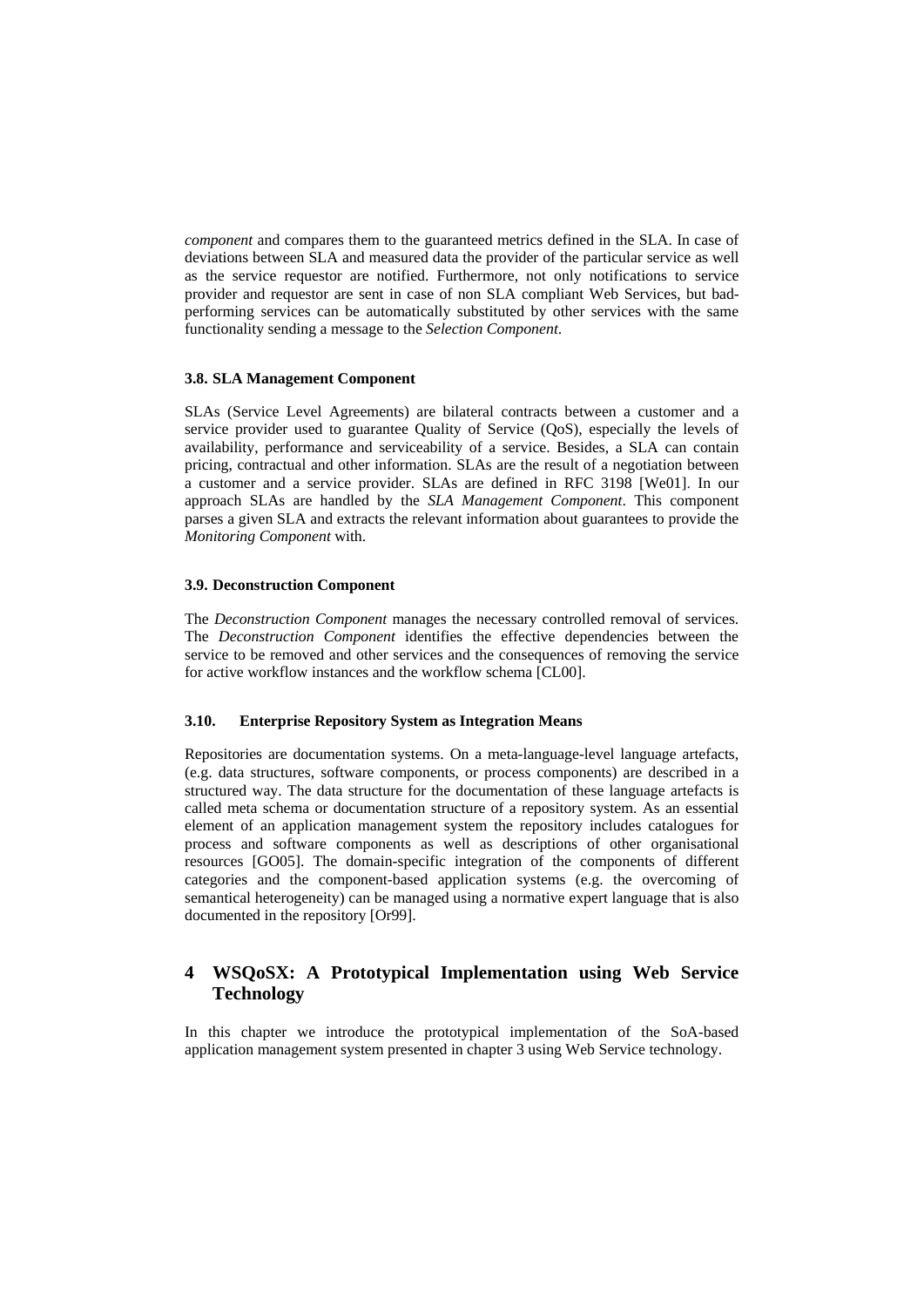#### **4.1. Web Service Technology**

Web Services can be regarded as a SoA-based technology. A Web Service is defined a self-contained, modular business application that has open, Internet-oriented, standardbased interfaces [Be04]. The Web Service core standards are formed by WSDL (Web Service Definition Language), SOAP (Simple Object Access Protocol) and UDDI (Universal Description, Discovery and Integration). WSDL is used as interface definition language, SOAP as communication protocol and UDDI as a repository to publish and search for particular Web Services (e.g. [Al04]).

#### **4.2. QoS related to Web Services**

To establish robust business processes it is crucial that requirements on the business process layer can be mapped onto the underlying IT architecture. Changes in business processes (e.g. new business requirements) have to be reflected in the underlying IT architecture and the involved Web Services. Derived from those business requirements the Quality of Service (QoS) parameters can be defined. As a consequence, the IT architecture needs modules that explicitly manage Quality of Service. QoS related to Web Services refers to the non-functional properties of a Web Service, e.g. [MN02]. Enterprises are not willing to rely on Web Services hosted by external service providers if there is no guarantee about their QoS needs. The most important QoS parameters are ([GKG03], [KKL03]) are availability, throughput, response time and error rate. Additionally, there are as well non-measurable QoS attributes like security and reputation. However, the management of these QoS metrics is often neglected. Thus, we introduce our prototypical implementation based on Web Service technology that offers a comprehensive QoS-aware management support.

## **4.3. WSQoSX – An Application Management System based on Web Services**

As a proof-of-concept, a prototype of an application management system supporting QoS in a Web Services based Service-oriented Architecture was developed at Technische Universität Darmstadt. The application management system called WSOoSX (Web Service Quality of Service architectural Extension) can be seen as a partial implementation of the concepts presented in section [3.](#page-5-0) The implementation uses BPEL4WS (Business Process Execution Language for Web Services) to execute processes, but is not restricted to BPEL4WS. To realize those concepts and to achieve the required QoS, different components were designed and implemented.

- *Portal-based Web Service Registration*: The provider of a service has to register at the web front end (portal) of the application management system in order to announce information about his business and services. After the registration the provider is allowed to publish his Web Services according to pre-defined categories (e.g. credit rating). Furthermore, a corresponding SLA has to be referenced as well, which defines the core QoS parameters of the offered services. At the time a potential user of the service agrees to this offer a contract between provider and user is established.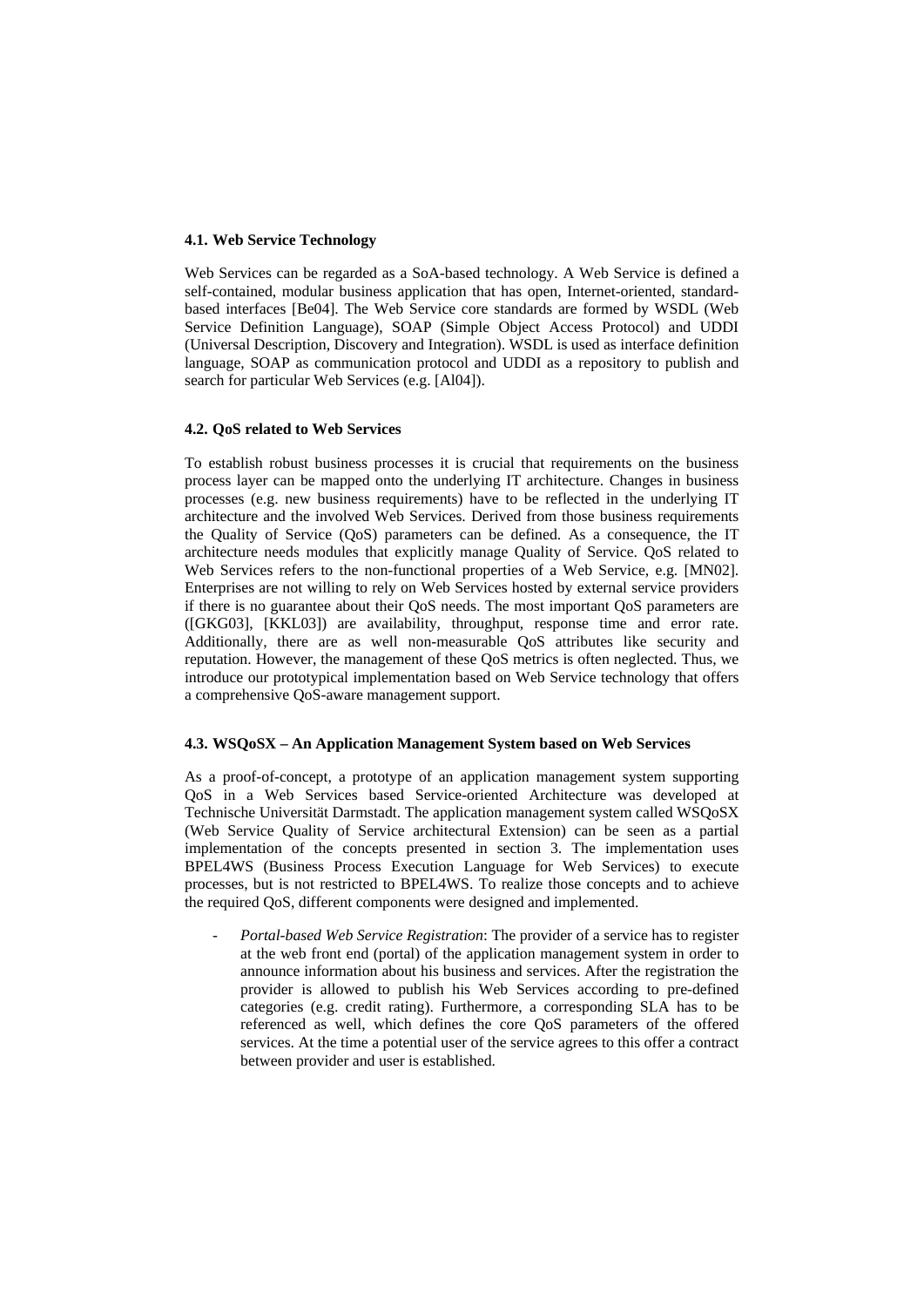- *SLA Management*: A SLA Management Component is responsible for the evaluation of submitted SLAs. The component extracts information about Web Services, e.g. provider name, name of the Web Service and guaranteed QoS metrics, prepares it for further processing and stores the information inside the repository of the application management system. SLAs are modelled based on IBM's Web Service Level Agreement (WSLA) framework ([KL02], [Lu03]).
- *Dynamic Web Service Selection*: The dynamic selection of Web Services is conducted by the *Selection Component.* It invokes Web Services after comparison of the services QoS attributes stored in the repository by the *Rating Component*. In our prototype invocations of Web Services are created by a BPEL4WS engine executing a given process description. Furthermore, the accounting mechanism is started as well while invoking the service through the *Selection Component*. The *Accounting Component* tracks every event needed for settlement like start and end time of Web Service usage (e.g. in case of time-based accounting) as well as potentially occurring errors.
- *Dynamic replacement of bad-performing Web Services at runtime*: Based on information gathered by the *QoS Monitoring Component* at runtime, the system is able to substitute Web Services not fulfilling the SLAs requirements during the execution of a process. This is realised by sending a message to the *Selection Component* to terminate the bad-performing Web Service and to start another Web Service with the same functionality as far as such a service is known to the application management system.

The BPEL4WS engine does not invoke a Web Service (e.g. a credit rating Web Service) directly. Web Service invocation is managed by a *Proxy Component* instead. To facilitate this kind of indirection, the *SLA Management Component* automatically substitutes the physical address of the Web Service for the address of the *Proxy Component* at the time of service registration at the portal. Acting as a server waiting for Web Service invocations in form of SOAP messages encapsulated in HTTP requests, the *Proxy Component* works as a dispatcher in this architecture. Whenever a Web Service invocation is received on a dedicated port of the server, it starts a client thread which itself is responsible to process the actual invocation made by the BPEL4WS engine and to route back the results of the invocation. The interaction of the participating architectural components is depicted in [Figure 4.](#page-11-0)

After receiving an HTTP request containing the Web Service URL and the SOAP message sent by the BPEL engine (Step 1 in [Figure 4\)](#page-11-0), the *Proxy Component* creates both a client thread (Step 2) and a request object based on the data received (Step 2.1). The client thread of the *Proxy Component* will be closed after the execution of the Web Service. The request object is passed to the *Selection Component* by the client thread of the *Proxy Component* (Step 2.2). The *Selection Component* is responsible for the retrieval of a suitable Web Service using the results calculated by the *Rating Component*. Based on these calculations the *Selection Component* chooses the best suitable Web Service and is now able to invoke the Web Service (Step 4). For accounting purposes, the *Accounting Component* is started (Step 4.1). Every possible output of the Web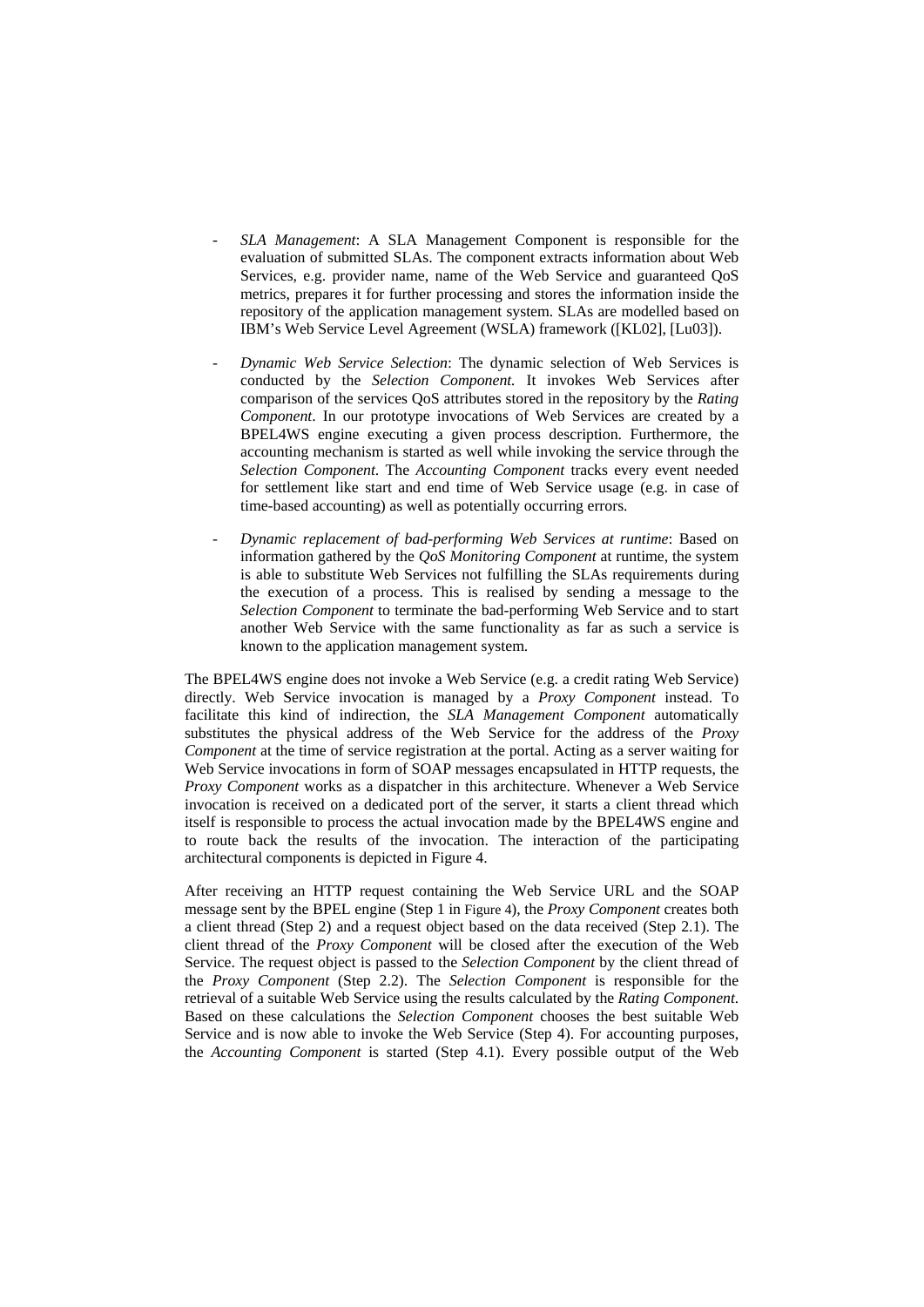Service will be sent by the *Selection component* as a response to the client thread of the *Proxy Component*, which itself will forward the output to the BPEL4WS engine (Step 4.2.1). During the execution of the Web Service, the *QoS Monitoring Component* checks for violations of the given SLA (Step 5). In case of a violation, a warning is created in order to inform the provider of the particular Web Service (Step 5.1).



Figure 4: Interaction of the different components

# <span id="page-11-0"></span>**5 Summary and Outlook**

In this paper we presented an approach for managing SoA-based application systems. For this purpose, we extended the basic SoA concept with additional management functionality, e.g. monitoring mechanisms and SLA management. As a proof-of-concept we introduced WSQoSX, a prototypical implementation of our approach.

Our further research activities aim at extending the concepts and architectural approaches introduced in this paper as well as completing the development of WSQoSX. Furthermore, we are researching on a simulation environment for the evaluation of the underlying concepts. Especially, we focus on QoS-aware selection mechanisms for Web Services based on optimization problems.

#### **References**

- [Aa99] van der Aalst, W. M. P.: Flexible Workflow Management Systems: An Approach Based on Generic Process Models. Berlin, 1999.
- [Ac02] Ackermann, J. et al.: Standardized Specification of Business Components. Gesellschaft für Informatik, Bonn, 2002.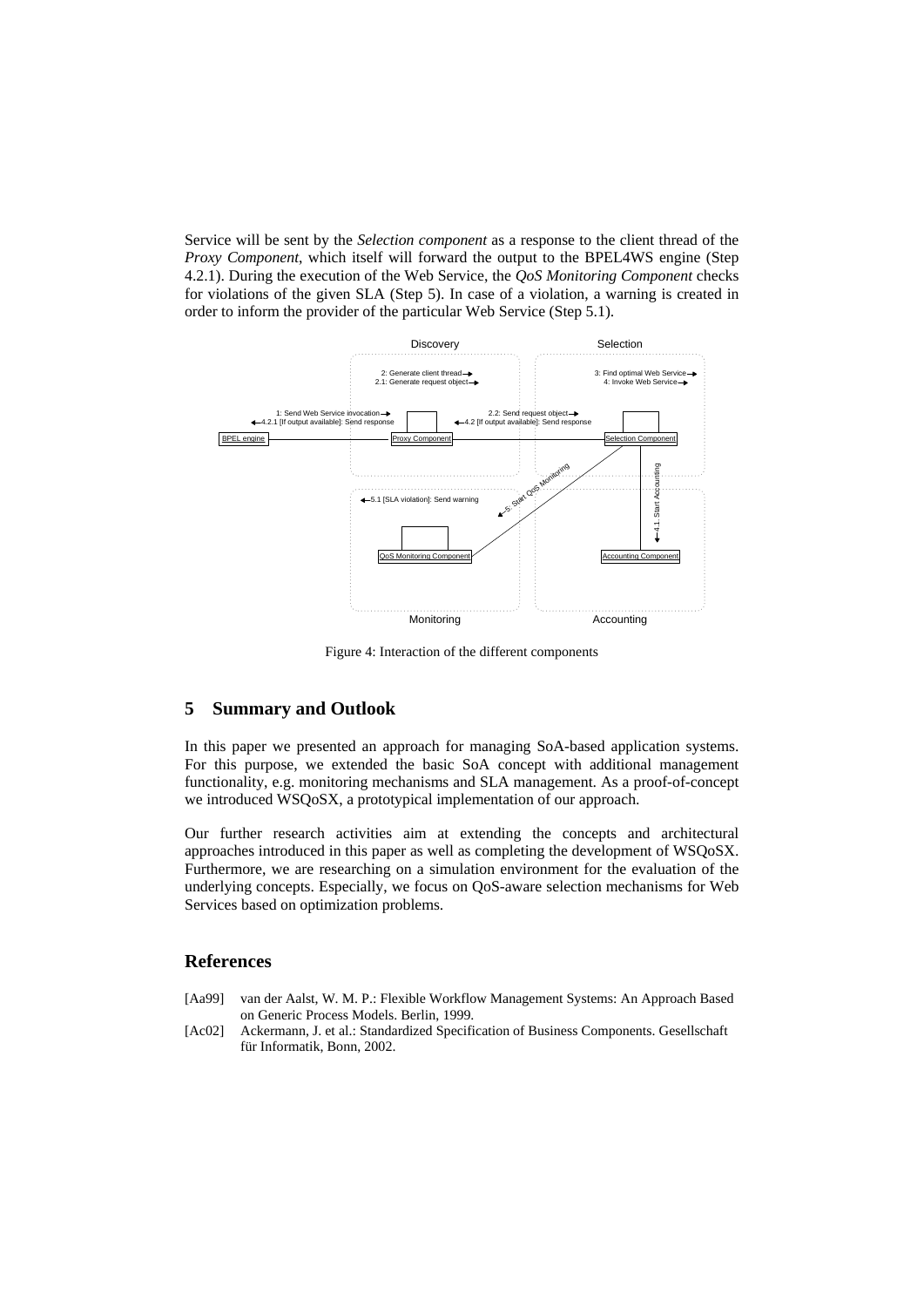- [Ac04] Acker, H. et al.: Aspekte der komponentenorientierten Entwicklung adaptiver prozessorientierter Unternehmenssoftware. 1st joint conference on architectures, components, and applications (AKA 2004), Augsburg, 2004.
- [Al04] Alonso, G. et al.: Web Services. Concepts, Architectures and Applications., Springer Verlag, Berlin, Heidelberg, 2004.
- [ATI01] ATIS Committee: Accountability. 2001; http://www.atis.org/tg2k/\_accountability.html, accessed on 19.08.2005.
- [Ba03] Barry, D. K.: Web Services and Service-Oriented Architecture: The Savvy Manager's Guide. Morgan Kaufmann Publishers, 2003.
- [BCK03] Bass, L.; Clements, P.; Kazman, R.: Software Architecture in Practice. Addision-Wesley, 2003.
- [Be04] Bellwood, T. et al.: UDDI Version 3.0.2. OASIS, 2004; http://uddi.org/pubs/uddi\_v3.htm, accessed on 13.05.2005.
- [Be05] Berbner, R. et al.: Eine Dienstgüte unterstützende Web Service-Architektur für flexible Geschäftsprozesse. Wirtschaftsinformatik, vol. 47, no. 4, 2005; pp. 268-277.
- [BHS05] Berbner, R.; Heckmann, O.; Steinmetz, R.: An Architecture for a QoS driven composition of Web Service based Workflows. Networking and Electronic Commerce Research Conference (NAEC 2005), Riva Del Garda, Italy, 2005.
- [BMS04] Berbner, R.; Mauthe, A.; Steinmetz, R.: Unterstützung dynamischer E-Finance-Geschäftsprozesse. Konferenz Elektronische Geschäftsprozesse 2004 (EGP 2004), Klagenfurt, Österreich, 2004.
- [CL00] Crnkovic, I.; Larsson, M.: Component Configuration Management. Blekinge, 2000.
- [DLP03] Dan, A.; Ludwig, H.; Pacifici, G.: Web service differentiation with service level agreements. IBM, 2003; http://www-
- 106.ibm.com/developerworks/webservices/library/ws-slafram/, accessed on 14.05.2005. [ET04] Esfandiari, B.; Tosic, V.: Requirements for Web Service Composition Management.
- 11th HP-OVUA 2004 Workshop, Paris, 2004. [Fe03] Fensel, D.: Ontologies - A Silver Bullet for Knowledge Management and Electronic Commerce. Springer-Verlag, Berlin, Heidelberg, 2003.
- [FL04] Fettke, P.; Loos, P.: Referenzmodellierungsforschung. Wirtschaftsinformatik, vol. 46, no. 5, 2004; pp. 331-340.
- [Fo02] Fowler, M.: Patterns of Enterprise Application Architecture. Addision-Wesley, 2002.
- [GKG03] Gouscos, D.; Kalikakis, M.; Georgiadis, P.: An Approach to Modeling Web Service QoS and Provision Price. 4th International Conference on Web Information Systems Engineering Workshops (WISEW'03), Rom, Italien, 2003.
- [GO05] Grollius, T.; Ortner, E.: A Concept of Configuring Flexible Application Systems for Business and Administration Processes. 4th International Conference on Information Systems Technology and its Applications, Palmerston North, 2005.
- [HC03] Hammer, M.; Champy, J.: Rengineering the Corporation: A Manifesto for Business Revolution. HarperBusiness, New York, 2003.
- [JB96] Jablonski, S.; Bussler, C.: Workflow Management. International Thomson Computer Press, London, 1996.
- [JMS02] Jin, L.-j.; Machiraju, V.; Sahai, A.: Analysis on Service Level Agreement of Web Services. HP Laboratories, Palo Alto, USA, HPL-2002-180, 2002.
- [KBS05] Krafzig, D.; Banke, K.; Slama, D.: Enterprise SOA. Service-Oriented Architecture. Best Practices. Prentice Hall, Upper Saddle River, USA, 2005.
- [KKL03] Kalepu, S.; Krishnaswamy, S.; Loke, S. W.: Verity: A QoS Metric for Selecting Web Services and Providers. 4th International Conference on Web Information Systems Engineering Workshops (WISEW'03), Rom, Italien, 2003.
- [KL02] Keller, A.; Ludwig, H.: The WSLA Framework: Specifying and Monitoring Service Level Agreements for Web Services. IBM Research Report, 2002.